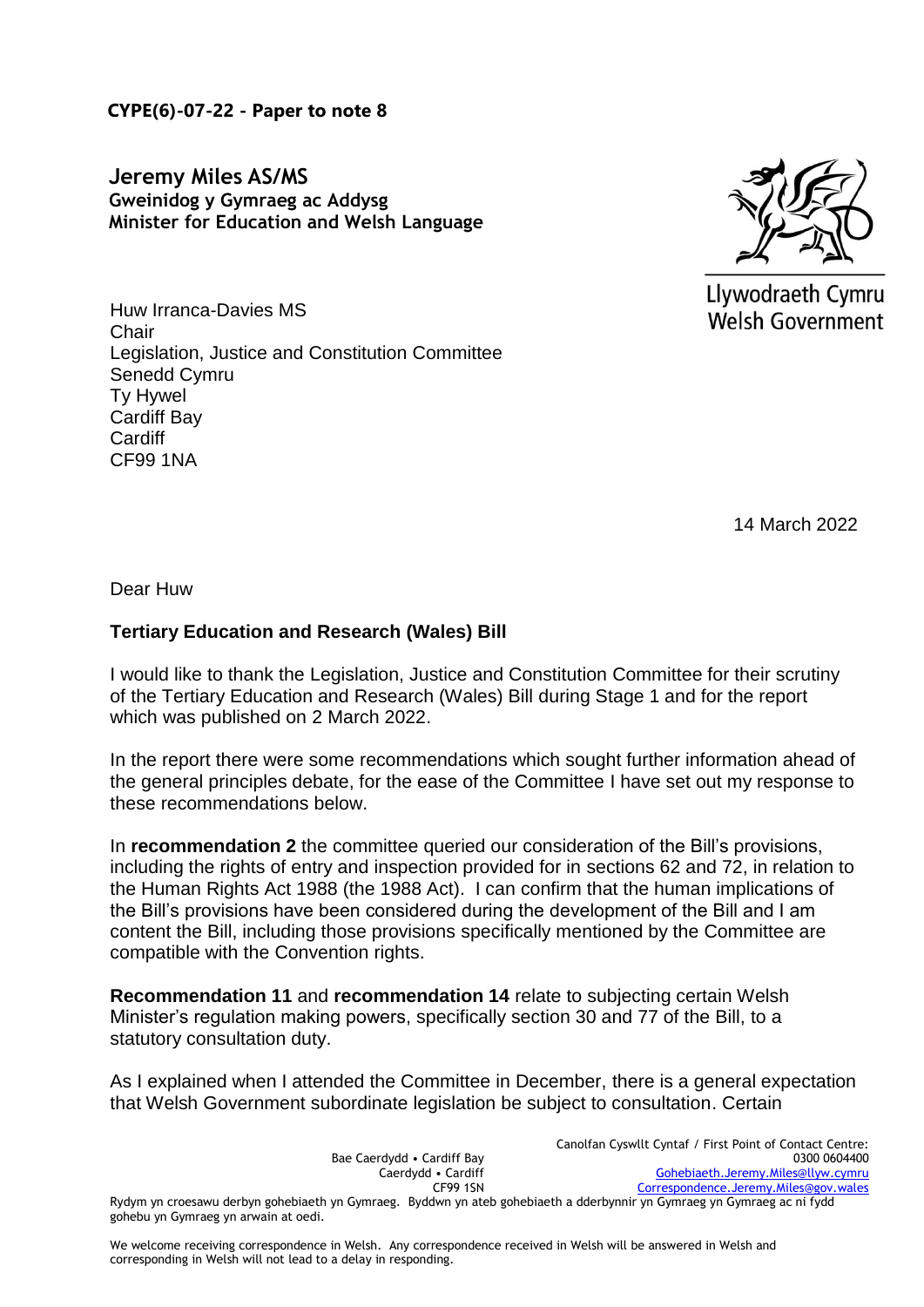regulation making powers in the Bill are subject to a statutory consultation duty in light of their nature or due to consultation with certain persons being of specific relevance. I will consider further whether these powers specifically would benefit from a statutory consultation duty.

My response to **recommendation 4**, regarding a range of regulation making powers in Part 2 and 3 of the Bill is set out in the Annex to this letter.

In relation to **recommendation 17**, which queries whether the direction making power in section 106 of the Bill is derived from section 81(3) of the Further and Higher Education Act 1992 (the 1992 Act) and if so, the rationale for the procedure specified in section 106 in relation to the issuing of a financial support direction to the Commission.

I can confirm that section 106 of the Bill is derived from section 81(3) of the 1992 Act. Currently, section 81(3) of the 1992 Act enables the Welsh Ministers to direct HEFCW about the provision of financial support to an institution in the higher education sector if they consider that the institution's financial affairs have been, or are being, mismanaged.

Section 106 of the Bill, makes similar provision which enables the Welsh Ministers to issue financial support directions to the Commission about the provision or securing of financial resources under specified powers to a relevant person, where it appears to the Welsh Ministers that the financial affairs of that person have been, or are being, mismanaged.

All powers within the Bill have been subject to thorough consideration in respect of the manner in which the power is to be exercised and the appropriate Senedd procedure. In doing so the nature of any existing provision, from which the power has been derived, has been considered, however the historic approach to the original power has not automatically been carried forward if doing so was not necessarily considered appropriate.

The power in section 106 enables the giving of directions to the Commission by the Welsh Ministers in relation to specific matters, as set out in section 106. As such, these directions relate to a single body and specific matters and do not provide for general lawmaking of a wider nature.

I consider that the requirements set out in the Bill in respect of the requirement on the Welsh Ministers to publish the direction, report to the Senedd that a direction has been given and lay of copy before the Senedd is sufficient to ensure the accessibility and transparency of directions given to the Commission under section 106.

Turning to **recommendation 20** which sought confirmation that bodies affected by section 111 of the Bill, which provides for the specification of requirements in relation to approved Welsh apprenticeship, will be consulted before requirements are prescribed in relation to that section.

I can confirm that section 112 of the Bill requires the Welsh Ministers to first consult the Commission and such other persons as they consider appropriate before specifying, revising or withdrawing any requirements under section 111. I consider that 'such other persons' would capture those bodies affected by any provision made under section 111 however I am content to consider the drafting of section 112 and consider whether an amendment may be necessary to strengthen the requirement.

I can also confirm, in response to **recommendation 21**, that no duty is placed on the Commission in the Bill to respond to a consultation under section 112 of the Bill.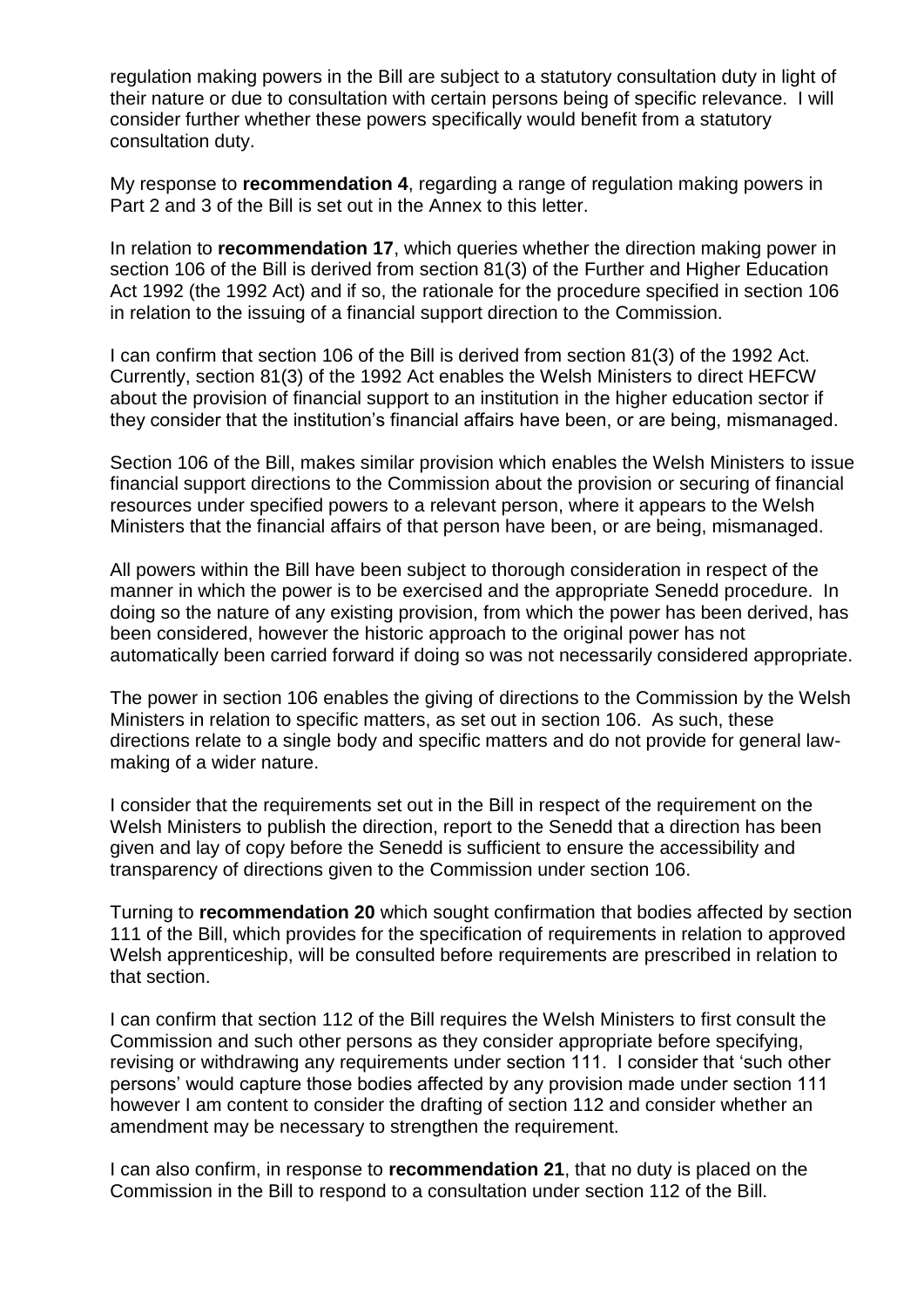I will respond to the remaining recommendations at the general principles debate and through a further letter which I intend to send to the Committee following that debate.

I hope this letter is helpful in providing further information to the Committee. This letter has been copied to the Children and Young People Committee.

Yours sincerely

**Jeremy Miles AS/MS** Gweinidog y Gymraeg ac Addysg Minister for Education and Welsh Language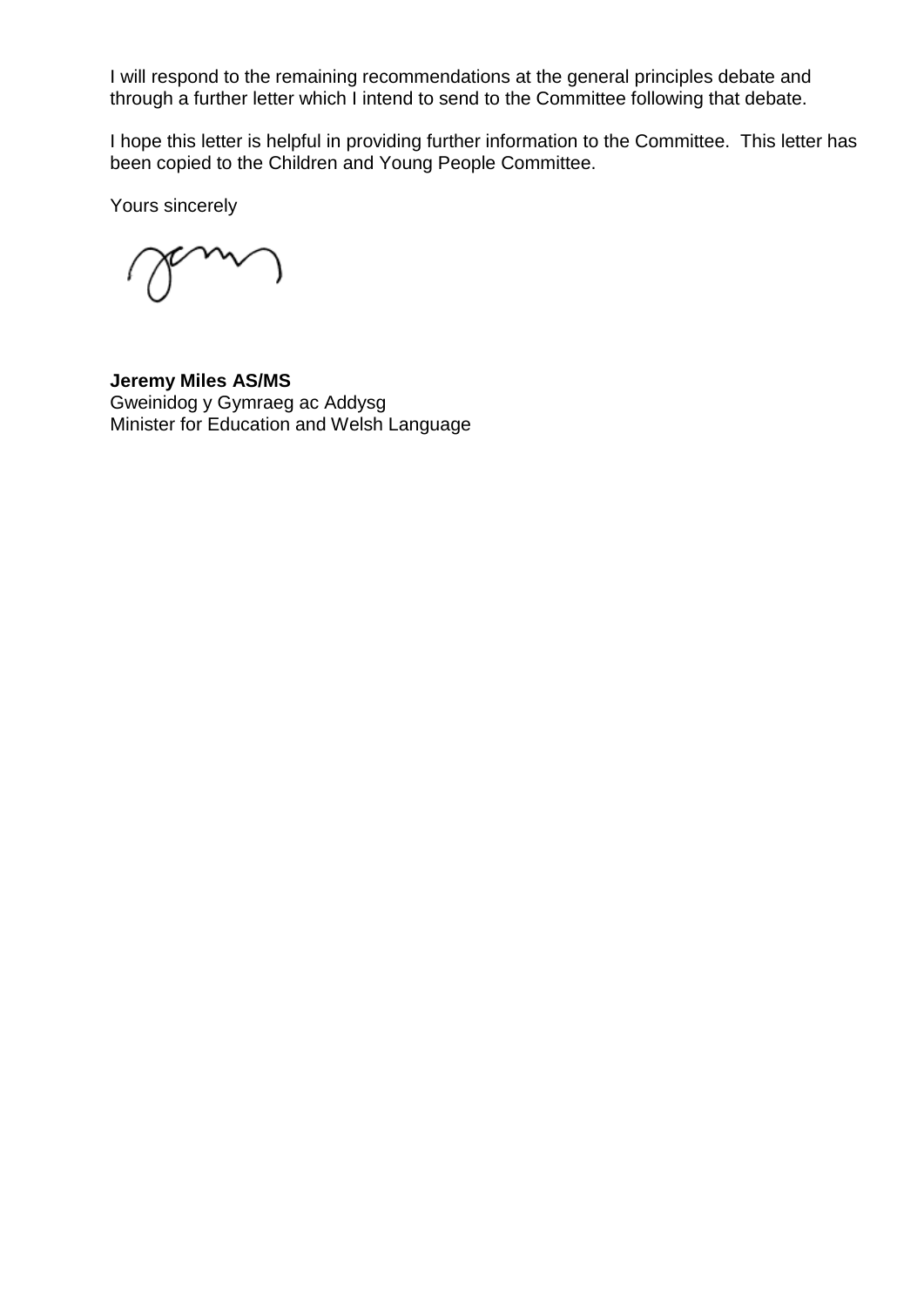**Recommendation 4. The Minister should, in advance of the Stage 1 debate on the general principles of the Bill, provide further clarity regarding the powers in sections 32, 52(8), 55(1)(f), 59(1), 61(9)(a), 86(1), 95(2) and 101(3) of the Bill and how they are intended to be used by the Welsh Ministers** 

| <b>Section</b> | <b>Description</b>                                                                                                              | <b>Intended purpose</b>                                                                                                                                                                                                                                                                                                                                                                                                                                                                                                                                                                                                                                                                                                                                                                                                                                                                                             |
|----------------|---------------------------------------------------------------------------------------------------------------------------------|---------------------------------------------------------------------------------------------------------------------------------------------------------------------------------------------------------------------------------------------------------------------------------------------------------------------------------------------------------------------------------------------------------------------------------------------------------------------------------------------------------------------------------------------------------------------------------------------------------------------------------------------------------------------------------------------------------------------------------------------------------------------------------------------------------------------------------------------------------------------------------------------------------------------|
| 32             | Power for the Welsh Ministers to provide for<br>further mandatory ongoing registration conditions                               | It is intended that this power be used by the Welsh Minister to<br>specify mandatory ongoing registration conditions additional to those<br>specified on the face of the Bill.<br>Whilst there is no immediate intention to exercise this power, as all<br>currently relevant ongoing registration conditions are set out on the<br>face of the Bill, it is anticipated that as the tertiary education sector<br>evolves there may be additional regulatory matters in respect of<br>which it may be appropriate or necessary to make provision.<br>This power enables such regulatory expectations to be clearly<br>specified and subject to Senedd scrutiny.<br>The Bill provides for an equivalent power in relation to providing for<br>additional initial conditions of registration (section 25(3)) and the<br>statement of policy intent published with the Bill sets out the<br>intended use of that power. |
| 52(8)          | Power to make provision about the circumstances<br>in which a person is to be treated as responsible<br>for providing a course. | Section 52(8) allows the Welsh Ministers to specify circumstances<br>where an external provider should, or should not, be treated as<br>providing all or part of a course on behalf of a registered provider.<br>The Welsh Ministers currently have an equivalent power under<br>section 17(4)(a) of the Higher Education (Wales) Act 2015.<br>Partnership arrangements between providers, such as franchise<br>arrangements, often take novel forms and are regularly evolving.<br>These can include, for example, arrangements between higher<br>education providers or between universities and colleges where, as<br>stated in section 52(7)(b), a person other than a registered provider                                                                                                                                                                                                                      |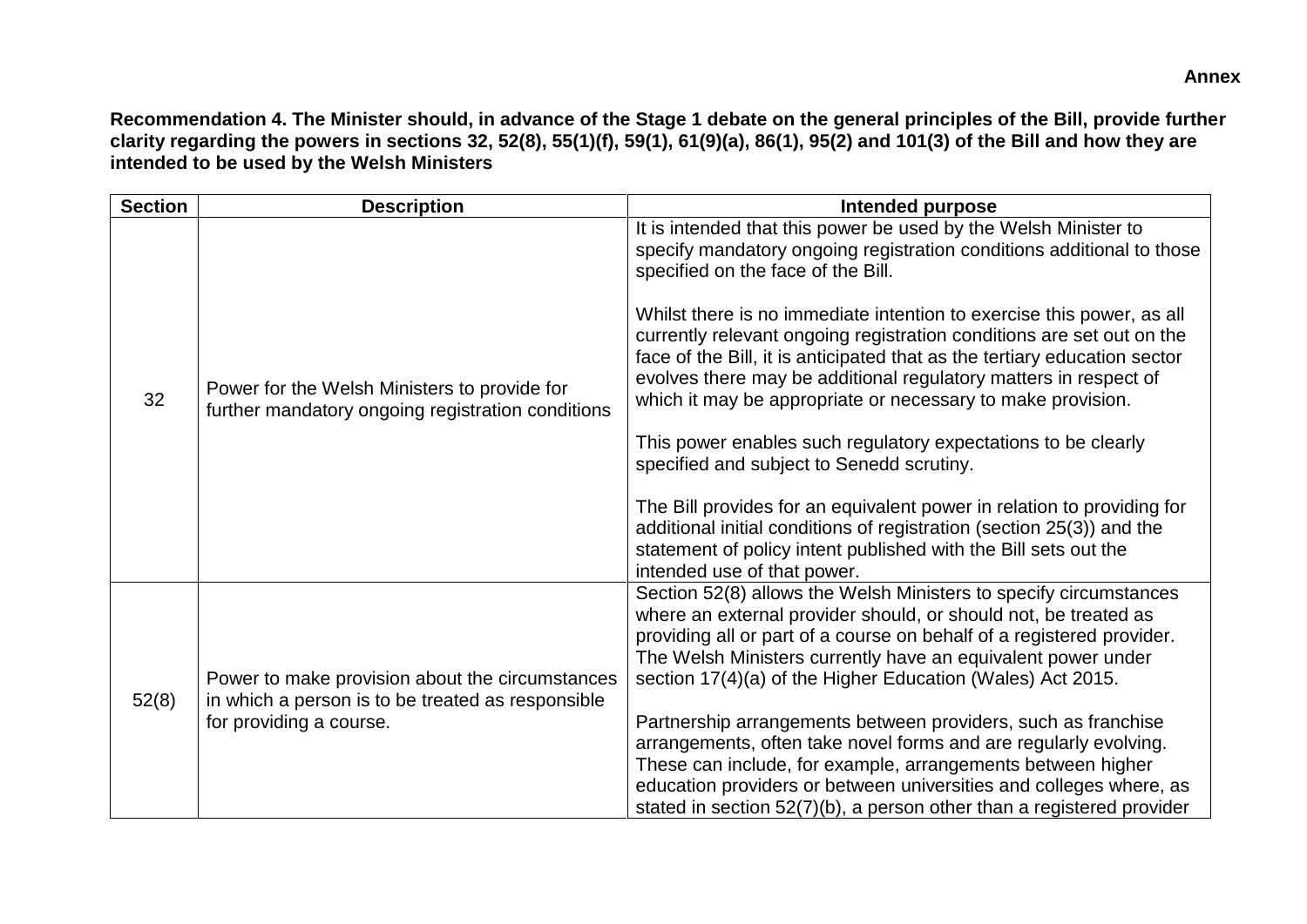| <b>Section</b> | <b>Description</b>                                                                                                                                                                                                   | <b>Intended purpose</b>                                                                                                                                                                                                                                                                                                                                                                                                                                                                                                                                                 |
|----------------|----------------------------------------------------------------------------------------------------------------------------------------------------------------------------------------------------------------------|-------------------------------------------------------------------------------------------------------------------------------------------------------------------------------------------------------------------------------------------------------------------------------------------------------------------------------------------------------------------------------------------------------------------------------------------------------------------------------------------------------------------------------------------------------------------------|
|                |                                                                                                                                                                                                                      | may be responsible for providing all or part of a higher education<br>course.                                                                                                                                                                                                                                                                                                                                                                                                                                                                                           |
|                |                                                                                                                                                                                                                      | In such cases it is critically important for the purposes of quality<br>assurance that, where there may be a risk of confusion over which<br>provider is to be treated as responsible for providing a course, that<br>the law is able to provide clarity on such matters. Providing for all<br>possible current forms of arrangement on such matters in primary<br>legislation risks unwieldy and unduly lengthy legislation which may<br>also become out-dated, and so it is appropriate that such a power to<br>provide clarity exists through secondary legislation. |
|                |                                                                                                                                                                                                                      | The functions of the Chief Inspector adapt over time in line with<br>changes in the post-16 sector.                                                                                                                                                                                                                                                                                                                                                                                                                                                                     |
| 55(1)(f)       | Power to specify education and training which the<br>Chief Inspector of Education and Training (the<br>"Chief Inspector") must inspect, in addition to<br>education and training set out on the face of the<br>Bill. | For example, apprenticeship provision, both at lower and higher<br>levels of qualification, is much more widespread today than it was in<br>2000, when the Chief Inspector's post-16 functions were last laid in<br>legislation. Higher level apprenticeships in particular are an area<br>where the functions of the Chief Inspector may be less clear under<br>the primary legislative framework, and this has been a subject of<br>discussion and partnership working in recent years between Welsh                                                                  |
|                |                                                                                                                                                                                                                      | Government, Estyn and HEFCW.<br>It is vital that, whatever is agreed on the role of the Chief Inspector                                                                                                                                                                                                                                                                                                                                                                                                                                                                 |
| 59(1)          | Power to confer further functions on the Chief<br>Inspector in connection with the education and<br>training described in section 55(1).                                                                             | in respect of higher apprenticeships or any other emerging forms of<br>post-16 education and training, that such functions are within vires.<br>The rationale for maintaining these powers to further specify in<br>secondary legislation the description of education which Estyn must<br>inspect and its functions in that respect is therefore to ensure that<br>Estyn's work can continue to reflect future changes in the pattern<br>and delivery of post-16 education and training.                                                                               |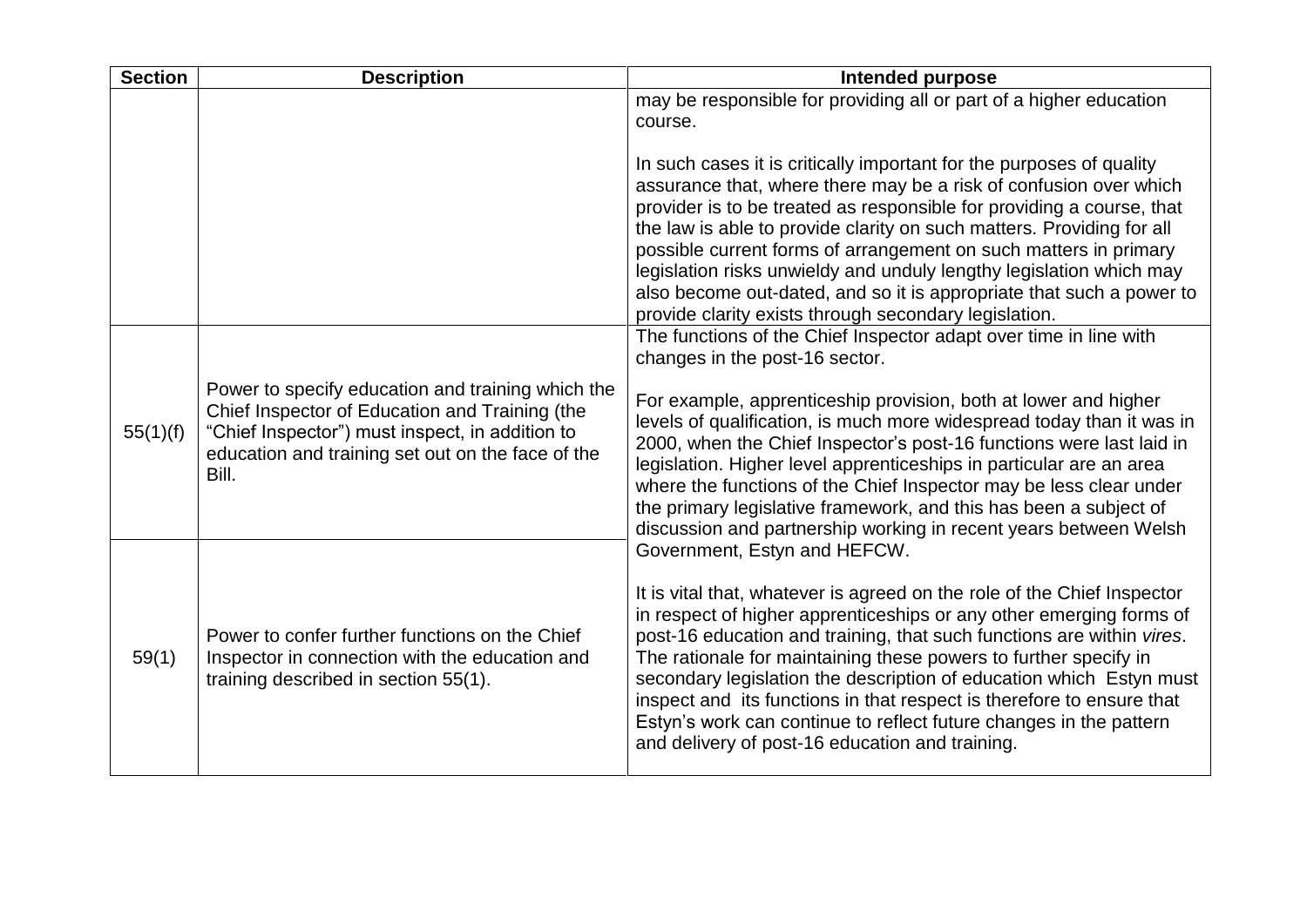| <b>Section</b> | <b>Description</b>                                                                                                                                                                                                                                           | <b>Intended purpose</b>                                                                                                                                                                                                                                                                                                                                                                                                                                                                                                                                                                                                                                                                                                                                                                                                                                                                                                                                     |
|----------------|--------------------------------------------------------------------------------------------------------------------------------------------------------------------------------------------------------------------------------------------------------------|-------------------------------------------------------------------------------------------------------------------------------------------------------------------------------------------------------------------------------------------------------------------------------------------------------------------------------------------------------------------------------------------------------------------------------------------------------------------------------------------------------------------------------------------------------------------------------------------------------------------------------------------------------------------------------------------------------------------------------------------------------------------------------------------------------------------------------------------------------------------------------------------------------------------------------------------------------------|
| 61(9)(a)       | Power to make further provision in relation to the<br>obligations to provide the Chief Inspector with<br>information in connection with an area inspection;<br>and to require area inspection reports to be<br>published before the end of a certain period. | The matters and persons relevant to the conduct of an area<br>inspection may vary depending on the current policy of Estyn, the<br>Commission, or Welsh Ministers. Section 61 provides that in<br>conducting an area inspection Estyn may consider the quality of and<br>financial management of resources for education and training within<br>an area, including value for money. In making such a judgement on<br>the quality of or value for money of education and training, the Chief<br>Inspector may require relevant information from a range of<br>stakeholders wider than those set out in section 61(7), such as<br>Regional Skills Partnerships, Corporate Joint Committees, employer<br>groups and representatives, trade unions, student and learner<br>representatives, or other relevant bodies. This power ensures that<br>provision can be made for, where required, such relevant<br>information to be acquired by the Chief Inspector. |
| 86(1)          | Power to specify a particular course of higher<br>education or description of course of higher<br>education in respect of which the Commission<br>can provide financial resources.                                                                           | It is intended that this power could be used to address gaps in the<br>provision of higher education should the need arise. Gaps in<br>provision may arise due to a lack of specified providers (i.e providers<br>registered in a category specified in regulations made under section<br>85(3)) being able to fulfil an identified need. For example, a need for<br>a specialist course to be delivered in Wales or to be undertaken by<br>small numbers of students ordinarily resident in Wales, which may<br>not be cost effective for specified providers to deliver.<br>In addition, certain courses below degree level which lead to<br>professional qualifications at levels 4 and 5 on the qualifications<br>framework are currently funded by the Welsh Government and<br>delivered by FE institutions. Such courses may be relevant to<br>improving employment prospects, re-skilling or to meet industry or<br>sector specific standards.       |